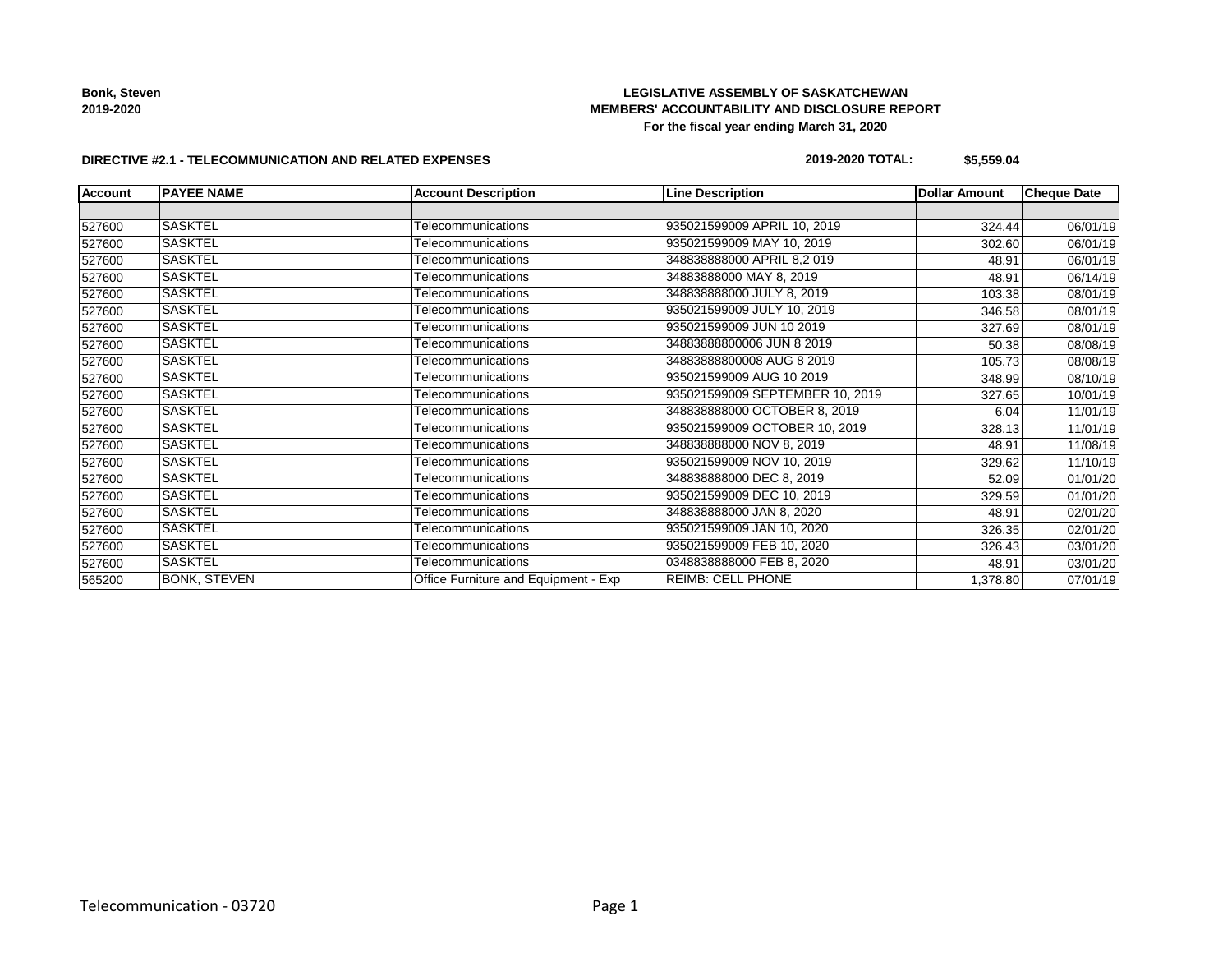**Bonk, Steven 2019-2020**

# **LEGISLATIVE ASSEMBLY OF SASKATCHEWAN MEMBERS' ACCOUNTABILITY AND DISCLOSURE REPORT For the fiscal year ending March 31, 2020**

#### **DIRECTIVE #3.1 - MLA TRAVEL AND LIVING EXPENSES**

# **2019-2020 TOTAL: \$47,791.47**

| <b>Account</b> | <b>PAYEE NAME</b>                    | <b>Account Description</b>  | <b>Line Description</b>          | <b>Dollar Amount</b> | <b>Cheque Date</b> |
|----------------|--------------------------------------|-----------------------------|----------------------------------|----------------------|--------------------|
|                |                                      |                             |                                  |                      |                    |
| 541900         | <b>BONK, STEVEN</b>                  | <b>Elected Rep - Travel</b> | MLA TRAVEL APRIL 1 - 15, 2019    | 1,709.29             | 04/18/19           |
| 541900         | <b>BONK, STEVEN</b>                  | <b>Elected Rep - Travel</b> | MLA TRAVEL APRIL 16 - 30, 2019   | 1,723.80             | 05/03/19           |
| 541900         | <b>BONK, STEVEN</b>                  | <b>Elected Rep - Travel</b> | MLA TRAVEL MAY 1-15 2019         | 2,181.03             | 05/16/19           |
| 541900         | <b>BONK, STEVEN</b>                  | <b>Elected Rep - Travel</b> | MLA TRAVEL MAY 16-31 2019        | 1,988.14             | 06/10/19           |
| 541900         | <b>BONK, STEVEN</b>                  | <b>Elected Rep - Travel</b> | MLA TRAVEL JUNE 1 - 15, 2019     | 2,348.17             | 06/26/19           |
| 541900         | <b>BONK, STEVEN</b>                  | <b>Elected Rep - Travel</b> | MLA TRAVEL JUNE 17 - 26, 2019    | 2,264.34             | 06/26/19           |
| 541900         | <b>BONK, STEVEN</b>                  | <b>Elected Rep - Travel</b> | MLA TRAVEL AUG 28-31 2019        | 639.89               | 09/04/19           |
| 541900         | <b>BONK, STEVEN</b>                  | <b>Elected Rep - Travel</b> | MLA TRAVEL SEP 1-15 2019         | 2,217.75             | 09/17/19           |
| 541900         | <b>BONK, STEVEN</b>                  | <b>Elected Rep - Travel</b> | MLA TRAVEL SEP 16-30 2019        | 1,790.10             | 10/02/19           |
| 541900         | <b>BONK, STEVEN</b>                  | <b>Elected Rep - Travel</b> | MLA TRAVEL OCTOBER 1 - 15, 2019  | 2,289.51             | 10/17/19           |
| 541900         | <b>BONK, STEVEN</b>                  | <b>Elected Rep - Travel</b> | MLA TRAVEL OCT 27-31. 2019       | 1,957.65             | 11/01/19           |
| 541900         | <b>BONK, STEVEN</b>                  | <b>Elected Rep - Travel</b> | MLA TRAVEL NOV 4-28, 2019        | 1,946.31             | 12/13/19           |
| 541900         | <b>BONK, STEVEN</b>                  | <b>Elected Rep - Travel</b> | <b>MLA TRAVEL DEC 2-22, 2019</b> | 1,539.29             | 01/03/20           |
| 541900         | <b>BONK, STEVEN</b>                  | <b>Elected Rep - Travel</b> | MLA TRAVEL JAN 1-15, 2020        | 1,020.60             | 01/20/20           |
| 541900         | <b>BONK, STEVEN</b>                  | <b>Elected Rep - Travel</b> | MLA TRAVEL JAN 16-31, 2020       | 1,416.05             | 02/01/20           |
| 541900         | <b>BONK, STEVEN</b>                  | <b>Elected Rep - Travel</b> | MLA TRAVEL FEB 1-15, 2020        | 1,427.05             | 02/14/20           |
| 541900         | <b>BONK, STEVEN</b>                  | <b>Elected Rep - Travel</b> | MLA TRAVEL FEB 18-25, 2020       | 614.50               | 03/06/20           |
| 541900         | <b>BONK, STEVEN</b>                  | <b>Elected Rep - Travel</b> | MLA TRAVEL MARCH 2 - 12, 2020    | 1,318.00             | 03/17/20           |
|                | <b>SINGH, NACHHATTAR &amp; KAUR,</b> |                             | APRIL 2019 MLA REGINA            |                      |                    |
| 541900         | <b>HARPREET</b>                      | Elected Rep - Travel        | <b>ACCOMMODATION</b>             | 1,450.00             | 04/01/19           |
|                | SINGH, NACHHATTAR & KAUR,            |                             | MAY 2019 MLA REGINA              |                      |                    |
| 541900         | <b>HARPREET</b>                      | <b>Elected Rep - Travel</b> | <b>ACCOMMODATIONS</b>            | 1,450.00             | 04/30/19           |
|                | SINGH, NACHHATTAR & KAUR,            |                             | JUNE 2019 MLA REGINA             |                      |                    |
| 541900         | <b>HARPREET</b>                      | Elected Rep - Travel        | <b>ACCOMMODATIONS</b>            | 1,450.00             | 05/16/19           |
|                | SINGH, NACHHATTAR & KAUR,            |                             | JULY 2019 MLA REGINA             |                      |                    |
| 541900         | <b>HARPREET</b>                      | <b>Elected Rep - Travel</b> | <b>ACCOMMODATION</b>             | 1,450.00             | 06/13/19           |
|                | SINGH, NACHHATTAR & KAUR,            |                             | AUGUST 2019 MLA REGINA           |                      |                    |
| 541900         | <b>HARPREET</b>                      | Elected Rep - Travel        | <b>ACCOMMODATIONS</b>            | 1,450.00             | 07/16/19           |
|                | SINGH, NACHHATTAR & KAUR,            |                             | SEPT 2019 MLA REGINA             |                      |                    |
| 541900         | HARPREET                             | <b>Elected Rep - Travel</b> | <b>ACCOMMODATIONS</b>            | 1,450.00             | 08/22/19           |
|                | SINGH, NACHHATTAR & KAUR,            |                             | OCT 2019 MLA REGINA              |                      |                    |
| 541900         | HARPREET                             | Elected Rep - Travel        | <b>ACCOMMODATIONS</b>            | 1,450.00             | 09/17/19           |
|                | SINGH, NACHHATTAR & KAUR,            |                             | NOV 2019 MLA REGINA              |                      |                    |
| 541900         | HARPREET                             | Elected Rep - Travel        | ACCOMMODATIONS                   | 1,450.00             | 10/18/19           |
|                | SINGH, NACHHATTAR & KAUR,            |                             | DEC 2019 MLA REGINA              |                      |                    |
| 541900         | <b>HARPREET</b>                      | Elected Rep - Travel        | <b>ACCOMMODATIONS</b>            | 1,450.00             | 11/18/19           |
|                | SINGH, NACHHATTAR & KAUR,            |                             | JAN 2020 MLA REGINA              |                      |                    |
| 541900         | <b>HARPREET</b>                      | Elected Rep - Travel        | <b>ACCOMMODATIONS</b>            | 1,450.00             | 01/09/20           |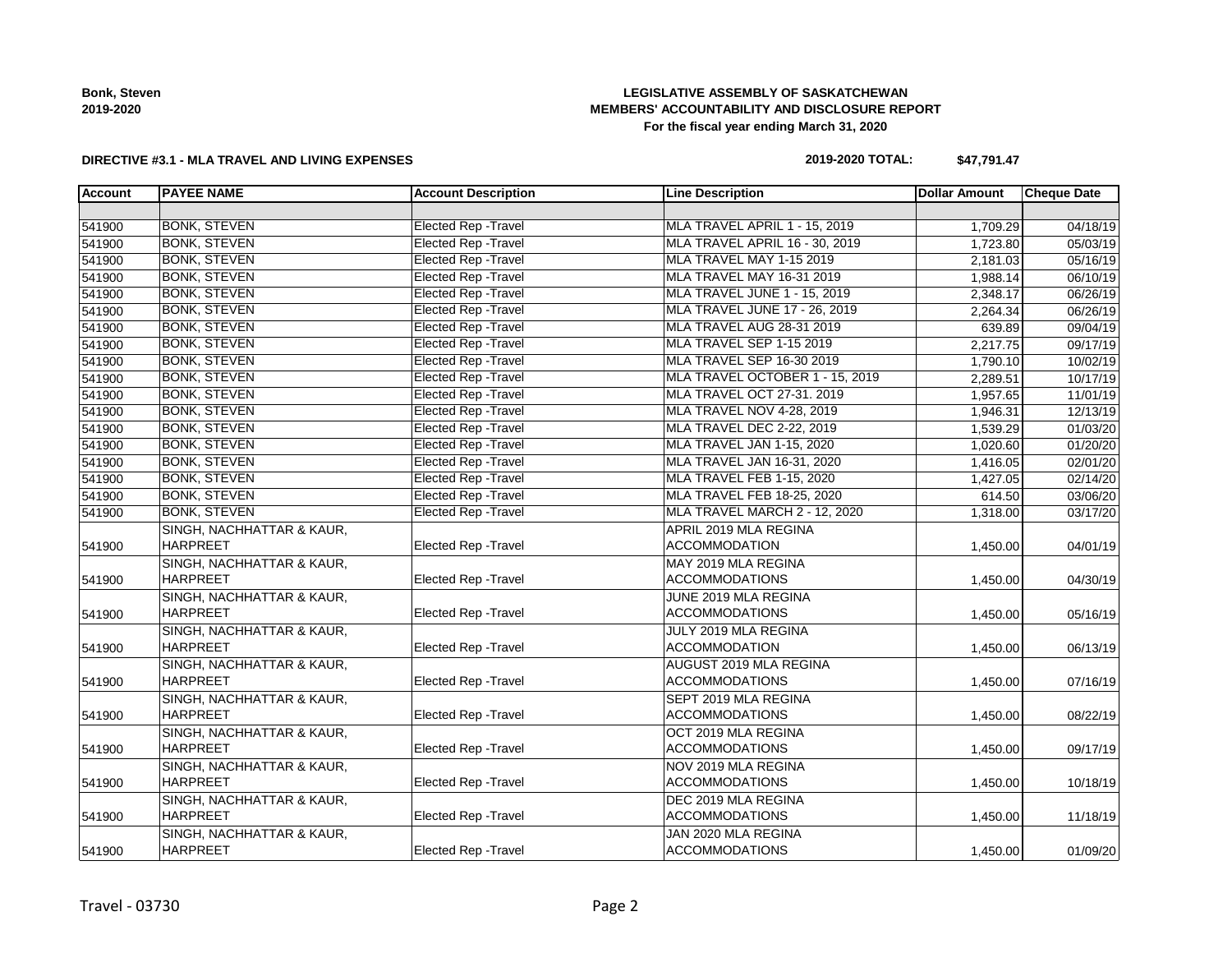| <b>Account</b> | <b>IPAYEE NAME</b>         | <b>IAccount Description</b> | <b>ILine Description</b> | <b>IDollar Amount</b> | lCheque Date |
|----------------|----------------------------|-----------------------------|--------------------------|-----------------------|--------------|
|                | SINGH, NACHHATTAR & KAUR.  |                             | IFEB 2020 MLA REGINA     |                       |              |
| 541900         | <b>HARPREET</b>            | Elected Rep - Travel        | <b>IACCOMMODATIONS</b>   | .450.00               | 02/01/20     |
|                | ISINGH. NACHHATTAR & KAUR. |                             | IMARCH 2020 MLA REGINA   |                       |              |
| 541900         | <b>HARPREET</b>            | Elected Rep -Travel         | <b>ACCOMMODATION</b>     | ,450.00               | 03/19/20     |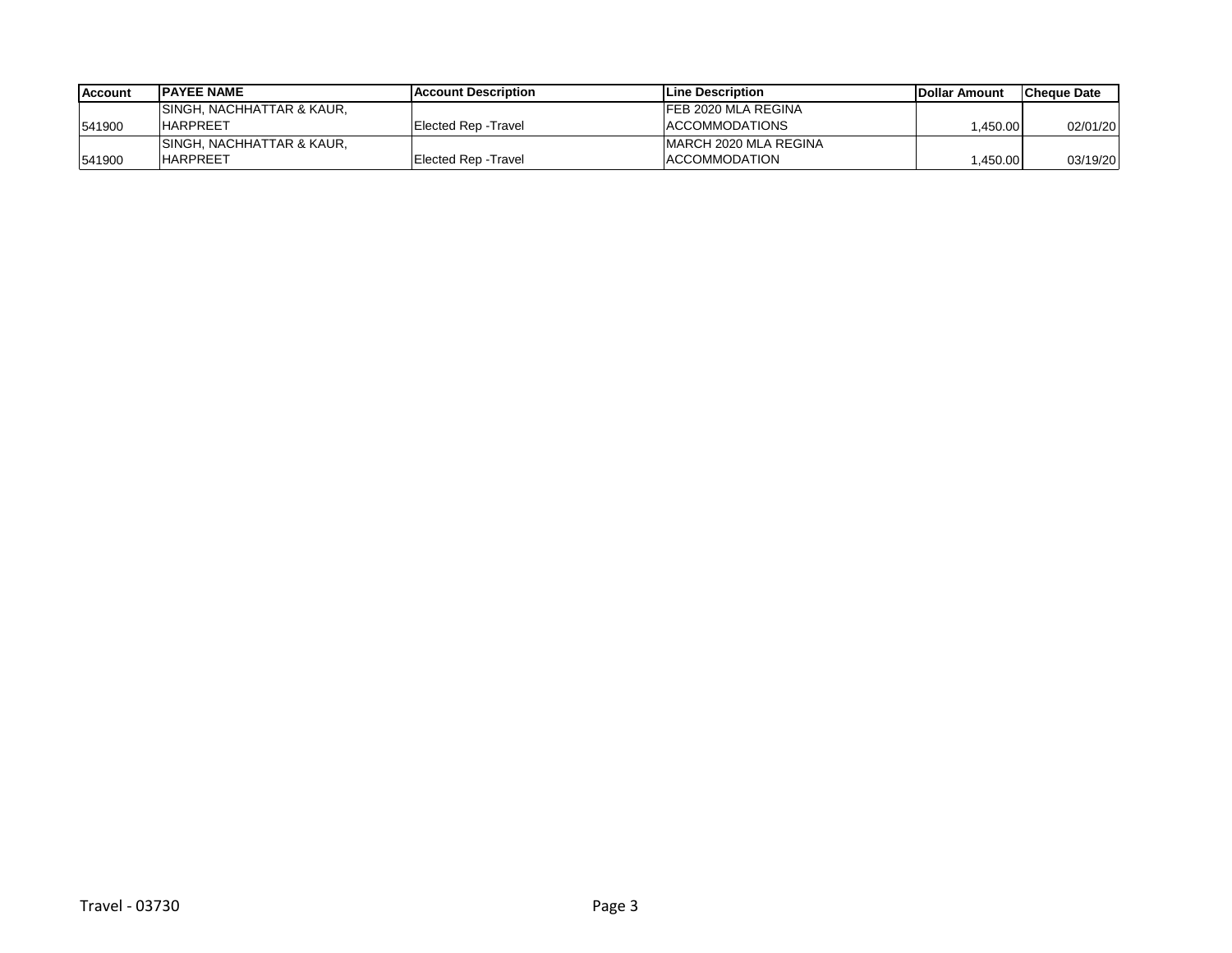| <b>Bonk, Steven</b> |
|---------------------|
| 2019-2020           |

# **LEGISLATIVE ASSEMBLY OF SASKATCHEWAN MEMBERS' ACCOUNTABILITY AND DISCLOSURE REPORT For the fiscal year ending March 31, 2020**

#### **DIRECTIVE #4.1 - CONSTITUENCY SERVICE EXPENSES**

# **2019-2020 TOTAL: \$35,074.38**

| <b>Account</b> | <b>PAYEE NAME</b>                   | <b>Account Description</b>                                           | <b>Line Description</b>                          | <b>Dollar Amount</b> | <b>Cheque Date</b> |
|----------------|-------------------------------------|----------------------------------------------------------------------|--------------------------------------------------|----------------------|--------------------|
|                |                                     |                                                                      |                                                  |                      |                    |
| 521372         | PAPER MOON PHOTOGRAPHY              | Photographer's Services                                              | <b>PHOTOGRAPHY</b>                               | 222.60               | 01/09/20           |
| 521372         | PAPER MOON PHOTOGRAPHY              | Photographer's Services                                              | PHOTOGRAPHY SERVICES                             | 222.60               | 02/01/20           |
| 521372         | PAPER MOON PHOTOGRAPHY              | Photographer's Services                                              | PHOTOGRAPHY SERVICES                             | $-222.60$            | 02/18/20           |
| 522000         | <b>SEW CREATIVE &amp; INTERIORS</b> | Rent of Ground, Buildings and Other Space APRIL 2019 MLA OFFICE RENT |                                                  | 900.00               | 04/01/19           |
| 522000         | SEW CREATIVE & INTERIORS            | Rent of Ground, Buildings and Other Space   MAY 2019 MLA OFFICE RENT |                                                  | 900.00               | 04/12/19           |
| 522000         | <b>SEW CREATIVE &amp; INTERIORS</b> | Rent of Ground, Buildings and Other Space                            | JUNE 2019 MLA OFFICE RENT                        | 900.00               | 05/15/19           |
| 522000         | <b>SEW CREATIVE &amp; INTERIORS</b> | Rent of Ground, Buildings and Other Space                            | JULY 2019 MLA OFFICE RENT                        | 900.00               | 06/12/19           |
| 522000         | SEW CREATIVE & INTERIORS            | Rent of Ground, Buildings and Other Space                            | AUGUST 2019 MLA OFFICE RENT                      | 900.00               | 07/18/19           |
| 522000         | <b>SEW CREATIVE &amp; INTERIORS</b> | Rent of Ground, Buildings and Other Space                            | SEPTEMBER 2019 MLA OFFICE RENT                   | 900.00               | 08/02/19           |
| 522000         | SEW CREATIVE & INTERIORS            | Rent of Ground, Buildings and Other Space                            | OCTOBER 2019 MLA OFFICE RENT                     | 900.00               | 09/10/19           |
| 522000         | <b>SEW CREATIVE &amp; INTERIORS</b> | Rent of Ground, Buildings and Other Space                            | NOVEMBER 2019 MLA OFFICE RENT                    | 900.00               | 10/01/19           |
| 522000         | SEW CREATIVE & INTERIORS            | Rent of Ground, Buildings and Other Space                            | DECEMBER 2019 MLA OFFICE RENT                    | 900.00               | 11/05/19           |
| 522000         | <b>SEW CREATIVE &amp; INTERIORS</b> | Rent of Ground, Buildings and Other Space                            | JAN 2020 MLA OFFICE RENT                         | 900.00               | 01/01/20           |
| 522000         | <b>SEW CREATIVE &amp; INTERIORS</b> | Rent of Ground, Buildings and Other Space                            | <b>FEB 2020 MLA OFFICE RENT</b>                  | 900.00               | 01/20/20           |
| 522000         | SEW CREATIVE & INTERIORS            | Rent of Ground, Buildings and Other Space                            | MARCH 2020 MLA OFFICE RENT                       | 900.00               | 02/07/20           |
| 522500         | ANDREW AGENCIES LTD.                | <b>Insurance Premiums</b>                                            | 2019 INSURANCE POLICY C70127941-3<br><b>BONK</b> | 519.40               | 06/01/19           |
| 524600         | HALL'S FIRE SAFETY LTD.             | <b>Maintenance Contracts</b>                                         | <b>FIRE MAINTENANCE</b>                          | 53.00                | 04/05/19           |
| 525000         | HOVDESTAD, TIM J.                   | Postal, Courier, Freight and Related                                 | <b>POSTAGE</b>                                   | 94.50                | 04/01/19           |
| 525000         | HOVDESTAD, TIM J.                   | Postal, Courier, Freight and Related                                 | <b>POSTAGE &amp; OFFICE SUPPLIES</b>             | 9.95                 | 08/01/19           |
| 525000         | HOVDESTAD, TIM J.                   | Postal, Courier, Freight and Related                                 | POSTAGE & OFFICE SUPPLIES                        | 2.00                 | 08/02/19           |
| 525000         | HOVDESTAD, TIM J.                   | Postal, Courier, Freight and Related                                 | <b>POSTAGE</b>                                   | 2.00                 | 08/02/19           |
| 525000         | HOVDESTAD, TIM J.                   | Postal, Courier, Freight and Related                                 | <b>POSTAGE</b>                                   | 15.07                | 10/15/19           |
| 525000         | HOVDESTAD, TIM J.                   | Postal, Courier, Freight and Related                                 | POSTAGE/OFFICE SUPPLIES                          | 5.28                 | 01/01/20           |
| 525000         | HOVDESTAD, TIM J.                   | Postal, Courier, Freight and Related                                 | <b>POSTAGE</b>                                   | 99.06                | 01/01/20           |
| 525000         | HOVDESTAD, TIM J.                   | Postal, Courier, Freight and Related                                 | POSTAGE/OFFICE SUPPLIES                          | 11.89                | 02/03/20           |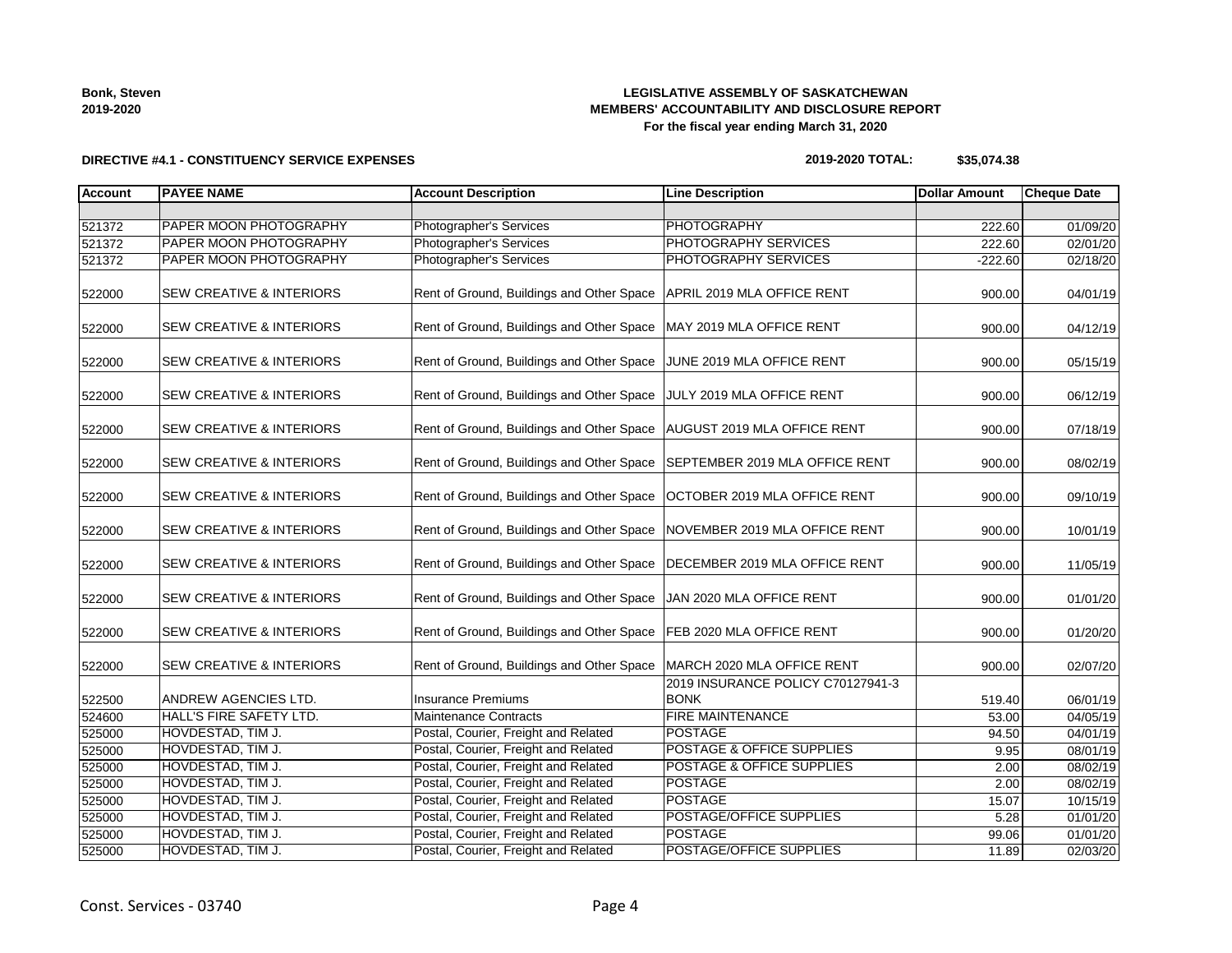| HOVDESTAD, TIM J.<br>POSTAGE/OFFICE SUPPLIES<br>525000<br>Postal, Courier, Freight and Related<br>31.24<br>02/12/20<br>Postal, Courier, Freight and Related<br>POSTAGE/OFFICE SUPPLIES<br>HOVDESTAD, TIM J.<br>525000<br>5.39<br>03/06/20<br>SASKATCHEWAN PARTY CAUCUS<br>Postal, Courier, Freight and Related<br><b>POSTAGE</b><br>525000<br>25.11<br>09/01/19<br>EDITING/RESEARCH SERVICES MARCH<br>2019<br><b>SCRIVER, STEPHEN</b><br><b>General Contractual Services</b><br>529000<br>315.00<br>06/01/19<br><b>EDITING/RESEARCH SERVICES</b><br><b>General Contractual Services</b><br>FEBRUARY 2019<br><b>SCRIVER, STEPHEN</b><br>529000<br>315.00<br>06/01/19<br>EDITING/RESEARCH SERVICES APRIL<br>2019<br><b>SCRIVER, STEPHEN</b><br><b>General Contractual Services</b><br>529000<br>315.00<br>06/01/19<br>MARU GROUP CANADA INC.<br>Ad Hoc Research<br>530300<br>Primary Research/Focus group<br>632.98<br>05/01/19<br>MARU GROUP CANADA INC.<br>Primary Research/Focus group<br>Ad Hoc Research<br>530300<br>632.98<br>08/01/19<br>Primary Research/Focus group<br>AD HOC RESEARCH<br>MARU GROUP CANADA INC.<br>530300<br>661.11<br>11/01/19<br><b>MARU GROUP CANADA INC.</b><br>Primary Research/Focus group<br>Ad Hoc Research<br>530300<br>661.11<br>03/01/20<br><b>ADVERTISING</b><br>101172441 SASKATCHEWAN LTD.<br>Media Placement<br>530500<br>05/01/19<br>42.50<br>101172441 SASKATCHEWAN LTD.<br>Media Placement<br><b>ADVERTISING</b><br>530500<br>06/01/19<br>42.50<br>101172441 SASKATCHEWAN LTD.<br>Media Placement<br><b>ADVERTISING</b><br>530500<br>42.50<br>08/01/19<br>101172441 SASKATCHEWAN LTD.<br>Media Placement<br><b>ADVERTISING</b><br>530500<br>72.50<br>08/01/19<br><b>ADVERTISING</b><br>101172441 SASKATCHEWAN LTD.<br><b>Media Placement</b><br>530500<br>42.50<br>08/02/19<br>101172441 SASKATCHEWAN LTD.<br>Media Placement<br><b>ADVERTISING</b><br>530500<br>42.50<br>10/05/19<br>101172441 SASKATCHEWAN LTD.<br>Media Placement<br><b>ADVERTISING</b><br>530500<br>42.50<br>12/07/19<br>101172441 SASKATCHEWAN LTD.<br><b>Media Placement</b><br>530500<br><b>ADVERTISING</b><br>42.50<br>01/01/20<br>101172441 SASKATCHEWAN LTD.<br><b>Media Placement</b><br><b>ADVERTISING</b><br>530500<br>02/01/20<br>42.50 |
|-----------------------------------------------------------------------------------------------------------------------------------------------------------------------------------------------------------------------------------------------------------------------------------------------------------------------------------------------------------------------------------------------------------------------------------------------------------------------------------------------------------------------------------------------------------------------------------------------------------------------------------------------------------------------------------------------------------------------------------------------------------------------------------------------------------------------------------------------------------------------------------------------------------------------------------------------------------------------------------------------------------------------------------------------------------------------------------------------------------------------------------------------------------------------------------------------------------------------------------------------------------------------------------------------------------------------------------------------------------------------------------------------------------------------------------------------------------------------------------------------------------------------------------------------------------------------------------------------------------------------------------------------------------------------------------------------------------------------------------------------------------------------------------------------------------------------------------------------------------------------------------------------------------------------------------------------------------------------------------------------------------------------------------------------------------------------------------------------------------------------------------------------------------------------------------------------------------------------------------------------------------------|
|                                                                                                                                                                                                                                                                                                                                                                                                                                                                                                                                                                                                                                                                                                                                                                                                                                                                                                                                                                                                                                                                                                                                                                                                                                                                                                                                                                                                                                                                                                                                                                                                                                                                                                                                                                                                                                                                                                                                                                                                                                                                                                                                                                                                                                                                 |
|                                                                                                                                                                                                                                                                                                                                                                                                                                                                                                                                                                                                                                                                                                                                                                                                                                                                                                                                                                                                                                                                                                                                                                                                                                                                                                                                                                                                                                                                                                                                                                                                                                                                                                                                                                                                                                                                                                                                                                                                                                                                                                                                                                                                                                                                 |
|                                                                                                                                                                                                                                                                                                                                                                                                                                                                                                                                                                                                                                                                                                                                                                                                                                                                                                                                                                                                                                                                                                                                                                                                                                                                                                                                                                                                                                                                                                                                                                                                                                                                                                                                                                                                                                                                                                                                                                                                                                                                                                                                                                                                                                                                 |
|                                                                                                                                                                                                                                                                                                                                                                                                                                                                                                                                                                                                                                                                                                                                                                                                                                                                                                                                                                                                                                                                                                                                                                                                                                                                                                                                                                                                                                                                                                                                                                                                                                                                                                                                                                                                                                                                                                                                                                                                                                                                                                                                                                                                                                                                 |
|                                                                                                                                                                                                                                                                                                                                                                                                                                                                                                                                                                                                                                                                                                                                                                                                                                                                                                                                                                                                                                                                                                                                                                                                                                                                                                                                                                                                                                                                                                                                                                                                                                                                                                                                                                                                                                                                                                                                                                                                                                                                                                                                                                                                                                                                 |
|                                                                                                                                                                                                                                                                                                                                                                                                                                                                                                                                                                                                                                                                                                                                                                                                                                                                                                                                                                                                                                                                                                                                                                                                                                                                                                                                                                                                                                                                                                                                                                                                                                                                                                                                                                                                                                                                                                                                                                                                                                                                                                                                                                                                                                                                 |
|                                                                                                                                                                                                                                                                                                                                                                                                                                                                                                                                                                                                                                                                                                                                                                                                                                                                                                                                                                                                                                                                                                                                                                                                                                                                                                                                                                                                                                                                                                                                                                                                                                                                                                                                                                                                                                                                                                                                                                                                                                                                                                                                                                                                                                                                 |
|                                                                                                                                                                                                                                                                                                                                                                                                                                                                                                                                                                                                                                                                                                                                                                                                                                                                                                                                                                                                                                                                                                                                                                                                                                                                                                                                                                                                                                                                                                                                                                                                                                                                                                                                                                                                                                                                                                                                                                                                                                                                                                                                                                                                                                                                 |
|                                                                                                                                                                                                                                                                                                                                                                                                                                                                                                                                                                                                                                                                                                                                                                                                                                                                                                                                                                                                                                                                                                                                                                                                                                                                                                                                                                                                                                                                                                                                                                                                                                                                                                                                                                                                                                                                                                                                                                                                                                                                                                                                                                                                                                                                 |
|                                                                                                                                                                                                                                                                                                                                                                                                                                                                                                                                                                                                                                                                                                                                                                                                                                                                                                                                                                                                                                                                                                                                                                                                                                                                                                                                                                                                                                                                                                                                                                                                                                                                                                                                                                                                                                                                                                                                                                                                                                                                                                                                                                                                                                                                 |
|                                                                                                                                                                                                                                                                                                                                                                                                                                                                                                                                                                                                                                                                                                                                                                                                                                                                                                                                                                                                                                                                                                                                                                                                                                                                                                                                                                                                                                                                                                                                                                                                                                                                                                                                                                                                                                                                                                                                                                                                                                                                                                                                                                                                                                                                 |
|                                                                                                                                                                                                                                                                                                                                                                                                                                                                                                                                                                                                                                                                                                                                                                                                                                                                                                                                                                                                                                                                                                                                                                                                                                                                                                                                                                                                                                                                                                                                                                                                                                                                                                                                                                                                                                                                                                                                                                                                                                                                                                                                                                                                                                                                 |
|                                                                                                                                                                                                                                                                                                                                                                                                                                                                                                                                                                                                                                                                                                                                                                                                                                                                                                                                                                                                                                                                                                                                                                                                                                                                                                                                                                                                                                                                                                                                                                                                                                                                                                                                                                                                                                                                                                                                                                                                                                                                                                                                                                                                                                                                 |
|                                                                                                                                                                                                                                                                                                                                                                                                                                                                                                                                                                                                                                                                                                                                                                                                                                                                                                                                                                                                                                                                                                                                                                                                                                                                                                                                                                                                                                                                                                                                                                                                                                                                                                                                                                                                                                                                                                                                                                                                                                                                                                                                                                                                                                                                 |
|                                                                                                                                                                                                                                                                                                                                                                                                                                                                                                                                                                                                                                                                                                                                                                                                                                                                                                                                                                                                                                                                                                                                                                                                                                                                                                                                                                                                                                                                                                                                                                                                                                                                                                                                                                                                                                                                                                                                                                                                                                                                                                                                                                                                                                                                 |
|                                                                                                                                                                                                                                                                                                                                                                                                                                                                                                                                                                                                                                                                                                                                                                                                                                                                                                                                                                                                                                                                                                                                                                                                                                                                                                                                                                                                                                                                                                                                                                                                                                                                                                                                                                                                                                                                                                                                                                                                                                                                                                                                                                                                                                                                 |
|                                                                                                                                                                                                                                                                                                                                                                                                                                                                                                                                                                                                                                                                                                                                                                                                                                                                                                                                                                                                                                                                                                                                                                                                                                                                                                                                                                                                                                                                                                                                                                                                                                                                                                                                                                                                                                                                                                                                                                                                                                                                                                                                                                                                                                                                 |
|                                                                                                                                                                                                                                                                                                                                                                                                                                                                                                                                                                                                                                                                                                                                                                                                                                                                                                                                                                                                                                                                                                                                                                                                                                                                                                                                                                                                                                                                                                                                                                                                                                                                                                                                                                                                                                                                                                                                                                                                                                                                                                                                                                                                                                                                 |
|                                                                                                                                                                                                                                                                                                                                                                                                                                                                                                                                                                                                                                                                                                                                                                                                                                                                                                                                                                                                                                                                                                                                                                                                                                                                                                                                                                                                                                                                                                                                                                                                                                                                                                                                                                                                                                                                                                                                                                                                                                                                                                                                                                                                                                                                 |
|                                                                                                                                                                                                                                                                                                                                                                                                                                                                                                                                                                                                                                                                                                                                                                                                                                                                                                                                                                                                                                                                                                                                                                                                                                                                                                                                                                                                                                                                                                                                                                                                                                                                                                                                                                                                                                                                                                                                                                                                                                                                                                                                                                                                                                                                 |
|                                                                                                                                                                                                                                                                                                                                                                                                                                                                                                                                                                                                                                                                                                                                                                                                                                                                                                                                                                                                                                                                                                                                                                                                                                                                                                                                                                                                                                                                                                                                                                                                                                                                                                                                                                                                                                                                                                                                                                                                                                                                                                                                                                                                                                                                 |
|                                                                                                                                                                                                                                                                                                                                                                                                                                                                                                                                                                                                                                                                                                                                                                                                                                                                                                                                                                                                                                                                                                                                                                                                                                                                                                                                                                                                                                                                                                                                                                                                                                                                                                                                                                                                                                                                                                                                                                                                                                                                                                                                                                                                                                                                 |
| 101172441 SASKATCHEWAN LTD.<br><b>Media Placement</b><br><b>ADVERTISING</b><br>530500<br>02/01/20<br>145.60                                                                                                                                                                                                                                                                                                                                                                                                                                                                                                                                                                                                                                                                                                                                                                                                                                                                                                                                                                                                                                                                                                                                                                                                                                                                                                                                                                                                                                                                                                                                                                                                                                                                                                                                                                                                                                                                                                                                                                                                                                                                                                                                                     |
| 101172441 SASKATCHEWAN LTD.<br>Media Placement<br><b>ADVERTISING</b><br>530500<br>42.50<br>03/01/20                                                                                                                                                                                                                                                                                                                                                                                                                                                                                                                                                                                                                                                                                                                                                                                                                                                                                                                                                                                                                                                                                                                                                                                                                                                                                                                                                                                                                                                                                                                                                                                                                                                                                                                                                                                                                                                                                                                                                                                                                                                                                                                                                             |
| 101172441 SASKATCHEWAN LTD.<br>Media Placement<br><b>ADVERTISING</b><br>530500<br>42.50<br>03/01/20                                                                                                                                                                                                                                                                                                                                                                                                                                                                                                                                                                                                                                                                                                                                                                                                                                                                                                                                                                                                                                                                                                                                                                                                                                                                                                                                                                                                                                                                                                                                                                                                                                                                                                                                                                                                                                                                                                                                                                                                                                                                                                                                                             |
| <b>EMJAY ENTERPRISES</b><br><b>Media Placement</b><br><b>ADVERTISING</b><br>530500<br>34.00<br>05/01/19                                                                                                                                                                                                                                                                                                                                                                                                                                                                                                                                                                                                                                                                                                                                                                                                                                                                                                                                                                                                                                                                                                                                                                                                                                                                                                                                                                                                                                                                                                                                                                                                                                                                                                                                                                                                                                                                                                                                                                                                                                                                                                                                                         |
| <b>EMJAY ENTERPRISES</b><br><b>Media Placement</b><br><b>ADVERTISING</b><br>530500<br>68.00<br>05/06/19                                                                                                                                                                                                                                                                                                                                                                                                                                                                                                                                                                                                                                                                                                                                                                                                                                                                                                                                                                                                                                                                                                                                                                                                                                                                                                                                                                                                                                                                                                                                                                                                                                                                                                                                                                                                                                                                                                                                                                                                                                                                                                                                                         |
| <b>EMJAY ENTERPRISES</b><br><b>Media Placement</b><br><b>ADVERTISING</b><br>530500<br>34.00<br>08/01/19                                                                                                                                                                                                                                                                                                                                                                                                                                                                                                                                                                                                                                                                                                                                                                                                                                                                                                                                                                                                                                                                                                                                                                                                                                                                                                                                                                                                                                                                                                                                                                                                                                                                                                                                                                                                                                                                                                                                                                                                                                                                                                                                                         |
| <b>EMJAY ENTERPRISES</b><br>Media Placement<br><b>ADVERTISING</b><br>08/03/19<br>530500<br>34.00                                                                                                                                                                                                                                                                                                                                                                                                                                                                                                                                                                                                                                                                                                                                                                                                                                                                                                                                                                                                                                                                                                                                                                                                                                                                                                                                                                                                                                                                                                                                                                                                                                                                                                                                                                                                                                                                                                                                                                                                                                                                                                                                                                |
| <b>EMJAY ENTERPRISES</b><br>Media Placement<br><b>ADVERTISING</b><br>530500<br>09/01/19<br>34.00                                                                                                                                                                                                                                                                                                                                                                                                                                                                                                                                                                                                                                                                                                                                                                                                                                                                                                                                                                                                                                                                                                                                                                                                                                                                                                                                                                                                                                                                                                                                                                                                                                                                                                                                                                                                                                                                                                                                                                                                                                                                                                                                                                |
| <b>EMJAY ENTERPRISES</b><br>Media Placement<br><b>ADVERTISING</b><br>530500<br>34.00<br>10/01/19                                                                                                                                                                                                                                                                                                                                                                                                                                                                                                                                                                                                                                                                                                                                                                                                                                                                                                                                                                                                                                                                                                                                                                                                                                                                                                                                                                                                                                                                                                                                                                                                                                                                                                                                                                                                                                                                                                                                                                                                                                                                                                                                                                |
| 530500<br><b>EMJAY ENTERPRISES</b><br>Media Placement<br><b>ADVERTISING</b><br>34.00<br>10/02/19                                                                                                                                                                                                                                                                                                                                                                                                                                                                                                                                                                                                                                                                                                                                                                                                                                                                                                                                                                                                                                                                                                                                                                                                                                                                                                                                                                                                                                                                                                                                                                                                                                                                                                                                                                                                                                                                                                                                                                                                                                                                                                                                                                |
| <b>EMJAY ENTERPRISES</b><br>Media Placement<br><b>ADVERTISING</b><br>530500<br>34.00<br>01/01/20                                                                                                                                                                                                                                                                                                                                                                                                                                                                                                                                                                                                                                                                                                                                                                                                                                                                                                                                                                                                                                                                                                                                                                                                                                                                                                                                                                                                                                                                                                                                                                                                                                                                                                                                                                                                                                                                                                                                                                                                                                                                                                                                                                |
| <b>EMJAY ENTERPRISES</b><br>Media Placement<br><b>ADVERTISING</b><br>530500<br>34.00<br>01/01/20                                                                                                                                                                                                                                                                                                                                                                                                                                                                                                                                                                                                                                                                                                                                                                                                                                                                                                                                                                                                                                                                                                                                                                                                                                                                                                                                                                                                                                                                                                                                                                                                                                                                                                                                                                                                                                                                                                                                                                                                                                                                                                                                                                |
| <b>EMJAY ENTERPRISES</b><br><b>ADVERTISING</b><br>Media Placement<br>02/01/20<br>530500<br>68.00                                                                                                                                                                                                                                                                                                                                                                                                                                                                                                                                                                                                                                                                                                                                                                                                                                                                                                                                                                                                                                                                                                                                                                                                                                                                                                                                                                                                                                                                                                                                                                                                                                                                                                                                                                                                                                                                                                                                                                                                                                                                                                                                                                |
| <b>EMJAY ENTERPRISES</b><br><b>ADVERTISING</b><br>530500<br>Media Placement<br>03/01/20<br>34.00                                                                                                                                                                                                                                                                                                                                                                                                                                                                                                                                                                                                                                                                                                                                                                                                                                                                                                                                                                                                                                                                                                                                                                                                                                                                                                                                                                                                                                                                                                                                                                                                                                                                                                                                                                                                                                                                                                                                                                                                                                                                                                                                                                |
| <b>FORUM MEDIA</b><br><b>ADVERTISING</b><br>530500<br>Media Placement<br>66.00<br>05/01/19                                                                                                                                                                                                                                                                                                                                                                                                                                                                                                                                                                                                                                                                                                                                                                                                                                                                                                                                                                                                                                                                                                                                                                                                                                                                                                                                                                                                                                                                                                                                                                                                                                                                                                                                                                                                                                                                                                                                                                                                                                                                                                                                                                      |
| <b>FORUM MEDIA</b><br>Media Placement<br><b>ADVERTISING</b><br>530500<br>66.00<br>05/01/19                                                                                                                                                                                                                                                                                                                                                                                                                                                                                                                                                                                                                                                                                                                                                                                                                                                                                                                                                                                                                                                                                                                                                                                                                                                                                                                                                                                                                                                                                                                                                                                                                                                                                                                                                                                                                                                                                                                                                                                                                                                                                                                                                                      |
| <b>FORUM MEDIA</b><br>Media Placement<br><b>ADVERTISING</b><br>530500<br>66.00<br>06/01/19                                                                                                                                                                                                                                                                                                                                                                                                                                                                                                                                                                                                                                                                                                                                                                                                                                                                                                                                                                                                                                                                                                                                                                                                                                                                                                                                                                                                                                                                                                                                                                                                                                                                                                                                                                                                                                                                                                                                                                                                                                                                                                                                                                      |
| <b>FORUM MEDIA</b><br>Media Placement<br><b>ADVERTISING</b><br>66.00<br>08/01/19<br>530500                                                                                                                                                                                                                                                                                                                                                                                                                                                                                                                                                                                                                                                                                                                                                                                                                                                                                                                                                                                                                                                                                                                                                                                                                                                                                                                                                                                                                                                                                                                                                                                                                                                                                                                                                                                                                                                                                                                                                                                                                                                                                                                                                                      |
| <b>FORUM MEDIA</b><br><b>ADVERTISING</b><br>530500<br>Media Placement<br>33.00<br>08/01/19                                                                                                                                                                                                                                                                                                                                                                                                                                                                                                                                                                                                                                                                                                                                                                                                                                                                                                                                                                                                                                                                                                                                                                                                                                                                                                                                                                                                                                                                                                                                                                                                                                                                                                                                                                                                                                                                                                                                                                                                                                                                                                                                                                      |
| <b>FORUM MEDIA</b><br><b>Media Placement</b><br><b>ADVERTISING</b><br>66.00<br>530500<br>09/01/19                                                                                                                                                                                                                                                                                                                                                                                                                                                                                                                                                                                                                                                                                                                                                                                                                                                                                                                                                                                                                                                                                                                                                                                                                                                                                                                                                                                                                                                                                                                                                                                                                                                                                                                                                                                                                                                                                                                                                                                                                                                                                                                                                               |
| <b>FORUM MEDIA</b><br><b>ADVERTISING</b><br>Media Placement<br>530500<br>66.00<br>10/01/19                                                                                                                                                                                                                                                                                                                                                                                                                                                                                                                                                                                                                                                                                                                                                                                                                                                                                                                                                                                                                                                                                                                                                                                                                                                                                                                                                                                                                                                                                                                                                                                                                                                                                                                                                                                                                                                                                                                                                                                                                                                                                                                                                                      |
| <b>FORUM MEDIA</b><br>Media Placement<br><b>ADVERTISING</b><br>530500<br>66.00<br>10/01/19                                                                                                                                                                                                                                                                                                                                                                                                                                                                                                                                                                                                                                                                                                                                                                                                                                                                                                                                                                                                                                                                                                                                                                                                                                                                                                                                                                                                                                                                                                                                                                                                                                                                                                                                                                                                                                                                                                                                                                                                                                                                                                                                                                      |
| <b>ADVERTISING</b><br><b>FORUM MEDIA</b><br>Media Placement<br>530500<br>115.00<br>11/01/19                                                                                                                                                                                                                                                                                                                                                                                                                                                                                                                                                                                                                                                                                                                                                                                                                                                                                                                                                                                                                                                                                                                                                                                                                                                                                                                                                                                                                                                                                                                                                                                                                                                                                                                                                                                                                                                                                                                                                                                                                                                                                                                                                                     |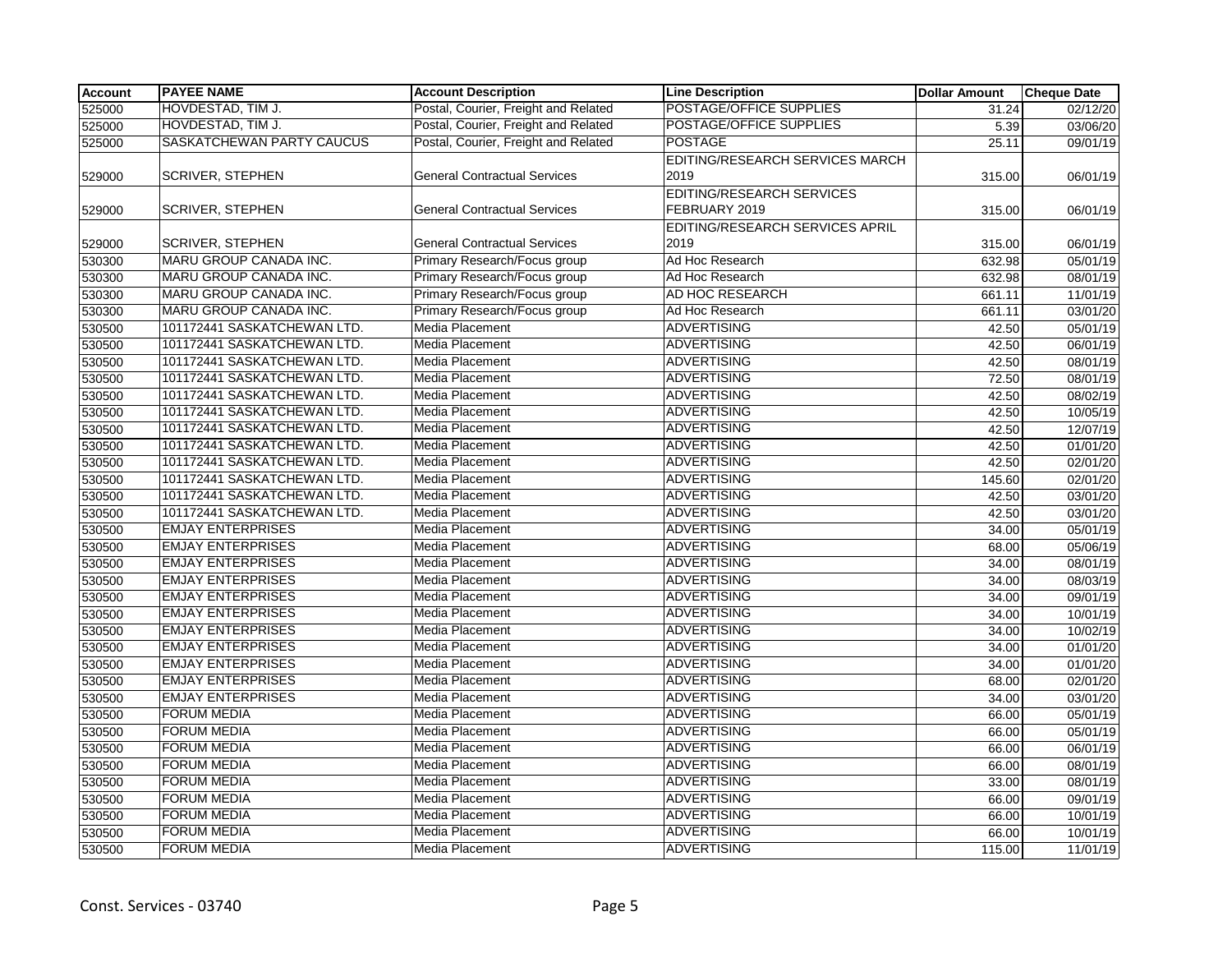| <b>Account</b> | <b>PAYEE NAME</b>                     | <b>Account Description</b> | <b>Line Description</b> | <b>Dollar Amount</b> | <b>Cheque Date</b> |
|----------------|---------------------------------------|----------------------------|-------------------------|----------------------|--------------------|
| 530500         | <b>FORUM MEDIA</b>                    | Media Placement            | <b>ADVERTISING</b>      | 66.00                | 01/01/20           |
| 530500         | <b>FORUM MEDIA</b>                    | Media Placement            | <b>ADVERTISING</b>      | 315.00               | 01/01/20           |
| 530500         | <b>FORUM MEDIA</b>                    | Media Placement            | <b>ADVERTISING</b>      | 66.00                | 02/01/20           |
| 530500         | <b>FORUM MEDIA</b>                    | Media Placement            | <b>ADVERTISING</b>      | 66.00                | 03/01/20           |
| 530500         | <b>GRASSLANDS NEWS GROUP</b>          | Media Placement            | <b>ADVERTISING</b>      | 295.00               | 08/01/19           |
| 530500         | <b>GRASSLANDS NEWS GROUP</b>          | Media Placement            | ADVERTISING             | 110.00               | 10/01/19           |
| 530500         | <b>GRASSLANDS NEWS GROUP</b>          | Media Placement            | <b>ADVERTISING</b>      | 227.00               | 01/01/20           |
| 530500         | INDIAN HEAD-WOLSELEY NEWS LTD.        | Media Placement            | <b>ADVERTISING</b>      | 40.00                | 05/01/19           |
| 530500         | INDIAN HEAD-WOLSELEY NEWS LTD.        | Media Placement            | <b>ADVERTISING</b>      | 40.00                | 08/01/19           |
| 530500         | INDIAN HEAD-WOLSELEY NEWS LTD.        | Media Placement            | <b>ADVERTISING</b>      | 40.00                | 08/01/19           |
| 530500         | INDIAN HEAD-WOLSELEY NEWS LTD.        | Media Placement            | <b>ADVERTISING</b>      | 40.00                | 09/01/19           |
| 530500         | INDIAN HEAD-WOLSELEY NEWS LTD.        | Media Placement            | <b>ADVERTISING</b>      | 40.00                | 10/01/19           |
| 530500         | INDIAN HEAD-WOLSELEY NEWS LTD.        | <b>Media Placement</b>     | <b>ADVERTISING</b>      | 40.00                | 10/01/19           |
| 530500         | INDIAN HEAD-WOLSELEY NEWS LTD.        | Media Placement            | <b>ADVERTISING</b>      | 40.00                | 11/01/19           |
| 530500         | INDIAN HEAD-WOLSELEY NEWS LTD.        | Media Placement            | <b>ADVERTISING</b>      | 40.00                | 12/01/19           |
| 530500         | INDIAN HEAD-WOLSELEY NEWS LTD.        | Media Placement            | <b>ADVERTISING</b>      | 40.00                | 02/01/20           |
| 530500         | <b>INDIAN HEAD-WOLSELEY NEWS LTD.</b> | Media Placement            | <b>ADVERTISING</b>      | 40.00                | 03/01/20           |
| 530500         | <b>MOOSOMIN AGRICULTURE SOCIETY</b>   | Media Placement            | <b>ADVERTISING</b>      | 25.00                | 02/01/20           |
| 530500         | MOOSOMIN RODEO COMMITTEE              | <b>Media Placement</b>     | <b>ADVERTISING</b>      | 60.00                | 09/01/19           |
| 530500         | PNG PRAIRIE NEWSPAPER GROUP           | Media Placement            | <b>ADVERTISING</b>      | 50.00                | 05/01/19           |
| 530500         | PNG PRAIRIE NEWSPAPER GROUP           | Media Placement            | <b>ADVERTISING</b>      | 60.00                | 06/01/19           |
| 530500         | PNG PRAIRIE NEWSPAPER GROUP           | Media Placement            | ADVERTISING             | 50.00                | 06/01/19           |
| 530500         | PNG PRAIRIE NEWSPAPER GROUP           | Media Placement            | <b>ADVERTISING</b>      | 50.00                | 08/01/19           |
| 530500         | PNG PRAIRIE NEWSPAPER GROUP           | Media Placement            | <b>ADVERTISING</b>      | 50.00                | 08/01/19           |
| 530500         | PNG PRAIRIE NEWSPAPER GROUP           | Media Placement            | <b>ADVERTISING</b>      | 30.00                | 08/01/19           |
| 530500         | PNG PRAIRIE NEWSPAPER GROUP           | Media Placement            | <b>ADVERTISING</b>      | 50.00                | 09/01/19           |
| 530500         | PNG PRAIRIE NEWSPAPER GROUP           | <b>Media Placement</b>     | <b>ADVERTISING</b>      | $-47.00$             | 10/09/19           |
| 530500         | PNG PRAIRIE NEWSPAPER GROUP           | Media Placement            | <b>ADVERTISING</b>      | 47.00                | 10/09/19           |
| 530500         | PNG PRAIRIE NEWSPAPER GROUP           | <b>Media Placement</b>     | <b>ADVERTISING</b>      | 50.00                | 11/01/19           |
| 530500         | PNG PRAIRIE NEWSPAPER GROUP           | <b>Media Placement</b>     | <b>ADVERTISING</b>      | 50.00                | 01/01/20           |
| 530500         | PNG PRAIRIE NEWSPAPER GROUP           | Media Placement            | <b>ADVERTISING</b>      | 161.00               | 01/01/20           |
| 530500         | PNG PRAIRIE NEWSPAPER GROUP           | <b>Media Placement</b>     | <b>ADVERTISING</b>      | 50.00                | 01/01/20           |
| 530500         | PNG PRAIRIE NEWSPAPER GROUP           | Media Placement            | <b>ADVERTISING</b>      | 113.00               | 01/01/20           |
| 530500         | PNG PRAIRIE NEWSPAPER GROUP           | Media Placement            | <b>ADVERTISING</b>      | 35.00                | 02/01/20           |
| 530500         | PNG PRAIRIE NEWSPAPER GROUP           | Media Placement            | <b>ADVERTISING</b>      | 50.00                | 02/01/20           |
| 530500         | PNG PRAIRIE NEWSPAPER GROUP           | Media Placement            | <b>ADVERTISING</b>      | 35.00                | 02/01/20           |
| 530500         | PNG PRAIRIE NEWSPAPER GROUP           | Media Placement            | <b>ADVERTISING</b>      | 50.00                | 03/01/20           |
| 530500         | <b>PNG PRAIRIE NEWSPAPER GROUP</b>    | Media Placement            | <b>ADVERTISING</b>      | 25.00                | 03/06/20           |
| 530500         | WHITEWOOD, TOWN OF                    | Media Placement            | <b>ADVERTISING</b>      | 100.00               | 02/01/20           |
| 530500         | <b>WORLD SPECTATOR</b>                | Media Placement            | <b>ADVERTISING</b>      | 130.00               | 05/01/19           |
| 530500         | <b>WORLD SPECTATOR</b>                | Media Placement            | <b>ADVERTISING</b>      | 206.00               | 05/01/19           |
| 530500         | <b>WORLD SPECTATOR</b>                | Media Placement            | <b>ADVERTISING</b>      | 75.00                | 05/01/19           |
| 530500         | <b>WORLD SPECTATOR</b>                | Media Placement            | <b>ADVERTISING</b>      | 152.00               | 06/01/19           |
| 530500         | <b>WORLD SPECTATOR</b>                | Media Placement            | <b>ADVERTISING</b>      | 130.00               | 06/01/19           |
| 530500         | <b>WORLD SPECTATOR</b>                | Media Placement            | <b>ADVERTISING</b>      | 75.00                | 06/01/19           |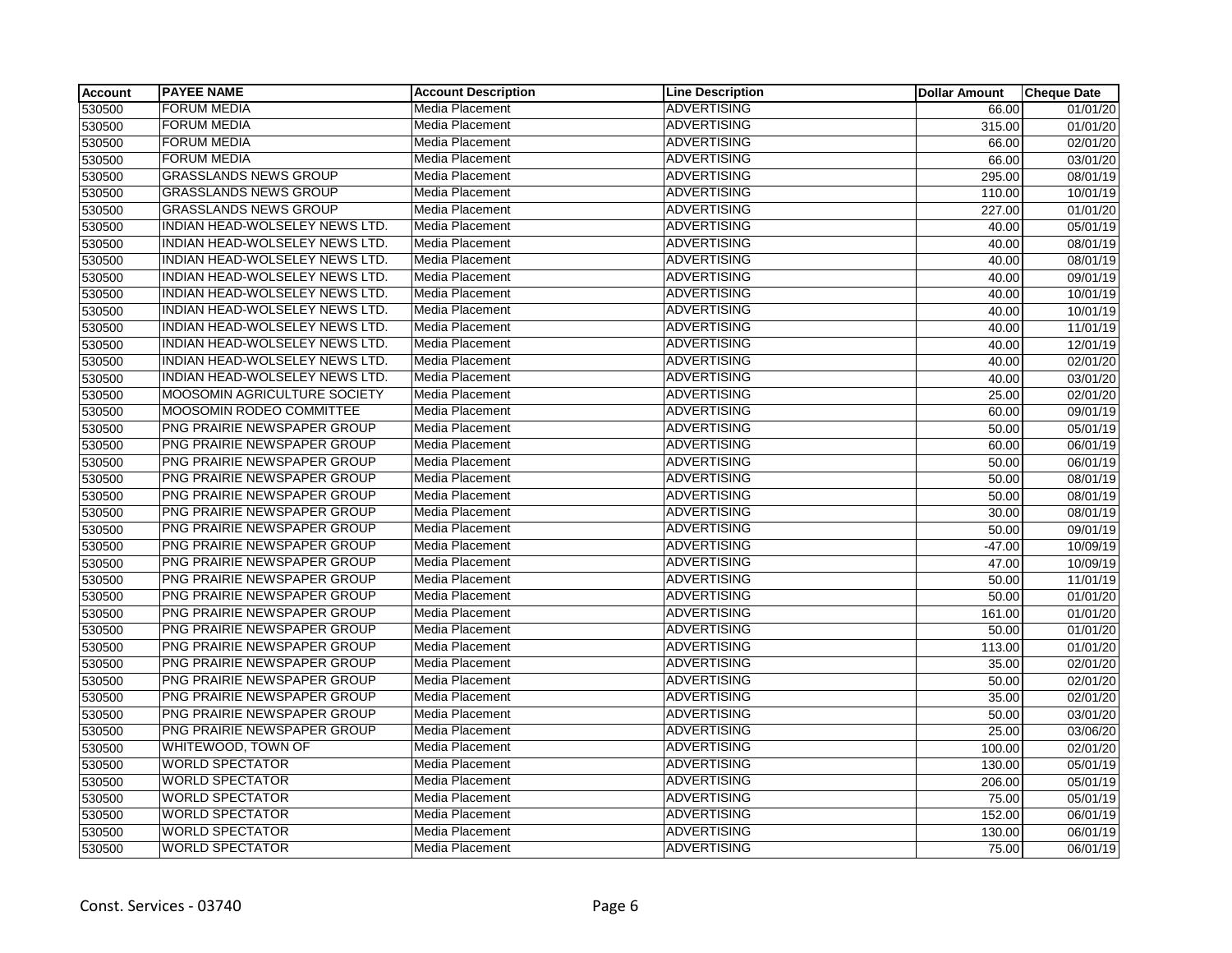| <b>Account</b> | <b>PAYEE NAME</b>           | <b>Account Description</b>             | <b>Line Description</b>         | <b>Dollar Amount</b> | <b>Cheque Date</b>    |
|----------------|-----------------------------|----------------------------------------|---------------------------------|----------------------|-----------------------|
| 530500         | <b>WORLD SPECTATOR</b>      | Media Placement                        | <b>ADVERTISING</b>              | 118.00               | 06/01/19              |
| 530500         | <b>WORLD SPECTATOR</b>      | Media Placement                        | <b>ADVERTISING</b>              | 152.00               | 06/01/19              |
| 530500         | <b>WORLD SPECTATOR</b>      | <b>Media Placement</b>                 | <b>ADVERTISING</b>              | 75.00                | 08/01/19              |
| 530500         | <b>WORLD SPECTATOR</b>      | <b>Media Placement</b>                 | <b>ADVERTISING</b>              | 85.00                | 08/01/19              |
| 530500         | <b>WORLD SPECTATOR</b>      | Media Placement                        | <b>ADVERTISING</b>              | 152.00               | 08/01/19              |
| 530500         | <b>WORLD SPECTATOR</b>      | <b>Media Placement</b>                 | <b>ADVERTISING</b>              | 75.00                | 08/01/19              |
| 530500         | <b>WORLD SPECTATOR</b>      | Media Placement                        | <b>ADVERTISING</b>              | 130.00               | 08/01/19              |
| 530500         | <b>WORLD SPECTATOR</b>      | <b>Media Placement</b>                 | <b>ADVERTISING</b>              | 55.00                | 08/01/19              |
| 530500         | <b>WORLD SPECTATOR</b>      | <b>Media Placement</b>                 | <b>ADVERTISING</b>              | 90.00                | 08/01/19              |
| 530500         | <b>WORLD SPECTATOR</b>      | Media Placement                        | <b>ADVERTISING</b>              | 130.00               | 08/01/19              |
| 530500         | <b>WORLD SPECTATOR</b>      | <b>Media Placement</b>                 | <b>ADVERTISING</b>              | 130.00               | 09/01/19              |
| 530500         | <b>WORLD SPECTATOR</b>      | Media Placement                        | <b>ADVERTISING</b>              | 75.00                | 09/01/19              |
| 530500         | <b>WORLD SPECTATOR</b>      | Media Placement                        | ADVERTISING                     | 186.00               | 09/01/19              |
| 530500         | <b>WORLD SPECTATOR</b>      | Media Placement                        | <b>ADVERTISING</b>              | 75.00                | 10/01/19              |
| 530500         | <b>WORLD SPECTATOR</b>      | Media Placement                        | <b>ADVERTISING</b>              | 60.00                | 10/01/19              |
| 530500         | <b>WORLD SPECTATOR</b>      | <b>Media Placement</b>                 | <b>ADVERTISING</b>              | 130.00               | 10/01/19              |
| 530500         | <b>WORLD SPECTATOR</b>      | Media Placement                        | <b>ADVERTISING</b>              | 206.00               | 10/01/19              |
| 530500         | <b>WORLD SPECTATOR</b>      | Media Placement                        | <b>ADVERTISING</b>              | 186.00               | 10/01/19              |
| 530500         | <b>WORLD SPECTATOR</b>      | <b>Media Placement</b>                 | <b>ADVERTISING</b>              | 130.00               | 11/01/19              |
| 530500         | <b>WORLD SPECTATOR</b>      | Media Placement                        | <b>ADVERTISING</b>              | 118.00               | 11/01/19              |
| 530500         | <b>WORLD SPECTATOR</b>      | Media Placement                        | <b>ADVERTISING</b>              | 75.00                | 11/01/19              |
| 530500         | <b>WORLD SPECTATOR</b>      | Media Placement                        | ADVERTISING                     | 75.00                | 12/01/19              |
| 530500         | <b>WORLD SPECTATOR</b>      | Media Placement                        | <b>ADVERTISING</b>              | 130.00               | 12/01/19              |
| 530500         | <b>WORLD SPECTATOR</b>      | <b>Media Placement</b>                 | <b>ADVERTISING</b>              | 75.00                | 12/01/19              |
| 530500         | <b>WORLD SPECTATOR</b>      | Media Placement                        | <b>ADVERTISING</b>              | 186.00               | 12/01/19              |
| 530500         | <b>WORLD SPECTATOR</b>      | Media Placement                        | <b>ADVERTISING</b>              | 130.00               | 02/01/20              |
| 530500         | <b>WORLD SPECTATOR</b>      | Media Placement                        | <b>ADVERTISING</b>              | 415.00               | 02/01/20              |
| 530500         | <b>WORLD SPECTATOR</b>      | <b>Media Placement</b>                 | ADVERTISING                     | 75.00                | 02/01/20              |
| 530500         | <b>WORLD SPECTATOR</b>      | Media Placement                        | <b>ADVERTISING</b>              | 207.50               | 02/01/20              |
| 530500         | <b>WORLD SPECTATOR</b>      | <b>Media Placement</b>                 | ADVERTISING                     | 130.00               | $\overline{02/0}1/20$ |
| 530500         | <b>WORLD SPECTATOR</b>      | Media Placement                        | <b>ADVERTISING</b>              | 75.00                | 02/01/20              |
| 530500         | <b>WORLD SPECTATOR</b>      | Media Placement                        | <b>ADVERTISING</b>              | 290.00               | 02/01/20              |
| 530500         | <b>WORLD SPECTATOR</b>      | <b>Media Placement</b>                 | <b>ADVERTISING</b>              | 99.00                | 03/01/20              |
| 530500         | <b>WORLD SPECTATOR</b>      | Media Placement                        | <b>ADVERTISING</b>              | 130.00               | 03/01/20              |
| 530500         | <b>WORLD SPECTATOR</b>      | <b>Media Placement</b>                 | <b>ADVERTISING</b>              | 75.00                | 03/01/20              |
| 530800         | <b>WORLD SPECTATOR</b>      | Publications                           | <b>NEWSLETTERS</b>              | 3,498.00             | 08/01/19              |
| 530900         | FLAG OUTLET LTD.            | Promotional Items                      | <b>SASK FLAGS</b>               | 252.23               | 08/02/19              |
| 530900         | HOVDESTAD, TIM J.           | Promotional Items                      | <b>SASK FLAGS &amp; POSTAGE</b> | 126.14               | 08/02/19              |
| 530900         | <b>WORLD SPECTATOR</b>      | <b>Promotional Items</b>               | <b>ADVERTISING</b>              | 4,706.40             | 02/01/20              |
| 542000         | HOVDESTAD, TIM J.           | Travel                                 | CA TRAVEL JUN 28 2019           | 112.85               | 08/01/19              |
| 542000         | HOVDESTAD, TIM J.           | Travel                                 | CA TRAVEL SEP 30 2019           | 65.90                | 10/01/19              |
|                |                             | Deputy Minister/Ministry Head Business |                                 |                      |                       |
| 543201         | <b>CONEXUS ARTS CENTRE</b>  | Expenses - Refreshments                | <b>STUDENT DRINKS</b>           | 34.00                | 09/01/19              |
| 550200         | 101172441 SASKATCHEWAN LTD. | Books, Mags and Ref Materials          | SUBSCRIPTION - S. BONK, MLA     | 50.00                | 02/01/20              |
| 550200         | <b>FORUM MEDIA</b>          | Books, Mags and Ref Materials          | SUBSCRIPTION - S. BONK, MLA     | 50.00                | 02/01/20              |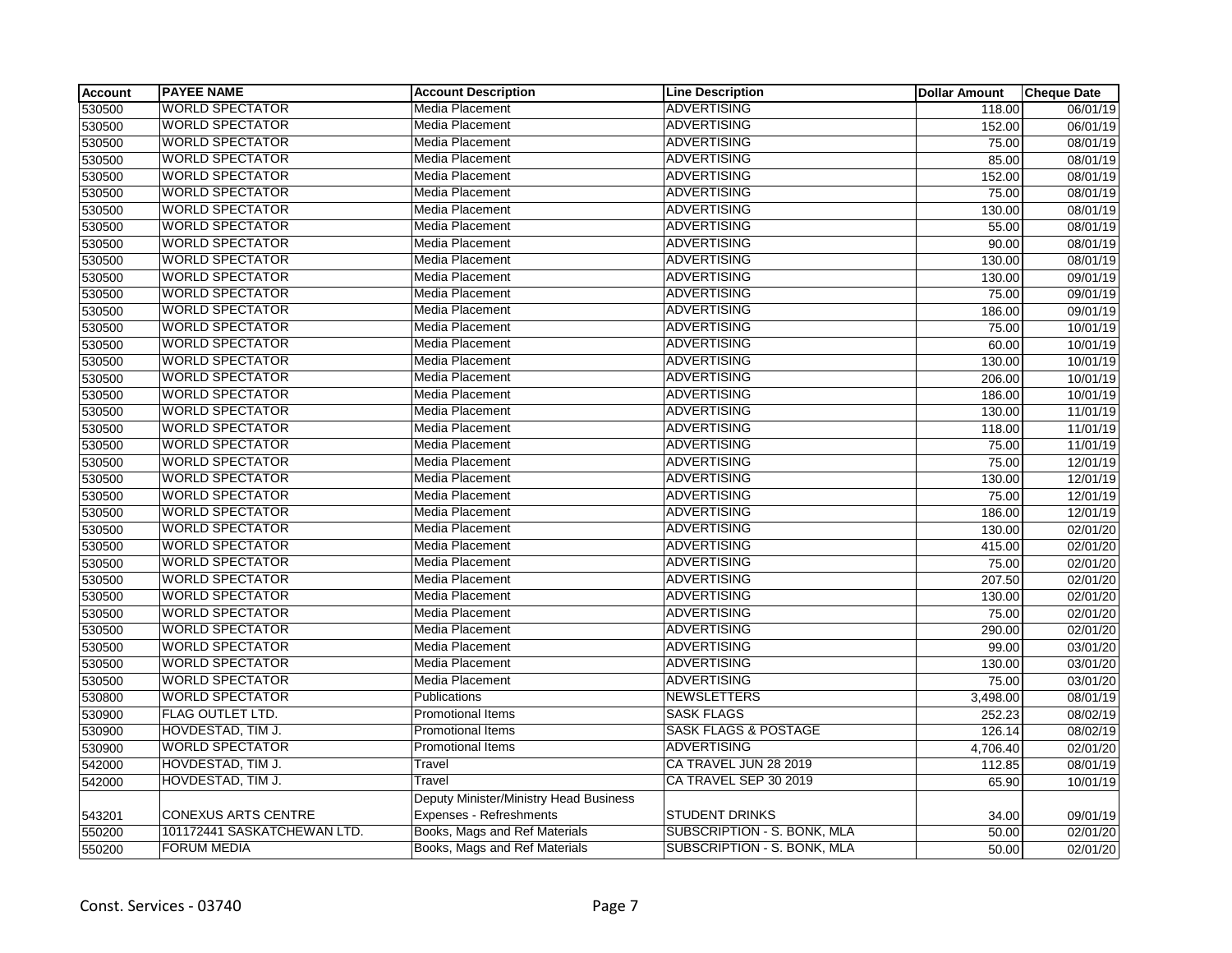| <b>Account</b> | <b>PAYEE NAME</b>                     | <b>Account Description</b>    | <b>Line Description</b>              | <b>Dollar Amount</b> | <b>Cheque Date</b> |
|----------------|---------------------------------------|-------------------------------|--------------------------------------|----------------------|--------------------|
| 550200         | <b>GRASSLANDS NEWS GROUP</b>          | Books, Mags and Ref Materials | SUBSCRIPTION - S. BONK, MLA          | 48.00                | 02/01/20           |
| 550200         | <b>INDIAN HEAD-WOLSELEY NEWS LTD.</b> | Books, Mags and Ref Materials | <b>SUBSCRIPTION RENEWAL</b>          | 57.14                | 02/01/20           |
| 550200         | PNG PRAIRIE NEWSPAPER GROUP           | Books, Mags and Ref Materials | SUBSCRIPTION RENEWAL NO GST          | 39.52                | 09/01/19           |
| 555000         | <b>BONK, STEVEN</b>                   | Other Material and Supplies   | <b>REIMB: OFFICE SUPPLIES</b>        | 38.84                | 04/17/19           |
|                |                                       |                               | <b>REIMB: COMPUTER SUPPLY/MEMORY</b> |                      |                    |
| 555000         | <b>BONK, STEVEN</b>                   | Other Material and Supplies   | CARD                                 | 61.04                | 06/01/19           |
| 555000         | <b>BONK, STEVEN</b>                   | Other Material and Supplies   | <b>REIMB: OFFICE SUPPLIES</b>        | 14.43                | 10/02/19           |
| 555000         | <b>BONK, STEVEN</b>                   | Other Material and Supplies   | <b>REIMB: OFFICE SUPPLIES</b>        | 33.50                | 12/06/19           |
| 555000         | BORDERLAND CO-OPERATIVE LTD.          | Other Material and Supplies   | OFFICE SUPPLIES                      | 9.52                 | 08/01/19           |
| 555000         | BORDERLAND CO-OPERATIVE LTD.          | Other Material and Supplies   | OFFICE SUPPLIES                      | 9.52                 | 09/01/19           |
| 555000         | GLASSER'S T.V. SERVICE LTD.           | Other Material and Supplies   | <b>OFFICE SUPPLIES</b>               | 102.11               | 08/01/19           |
| 555000         | GLASSER'S T.V. SERVICE LTD.           | Other Material and Supplies   | OFFICE SUPPLIES                      | 26.63                | 08/01/19           |
| 555000         | GLASSER'S T.V. SERVICE LTD.           | Other Material and Supplies   | OFFICE SUPPLIES                      | 227.86               | 02/01/20           |
| 555000         | HOVDESTAD, TIM J.                     | Other Material and Supplies   | <b>OFFICE SUPPLIES</b>               | 25.42                | 05/06/19           |
| 555000         | HOVDESTAD, TIM J.                     | Other Material and Supplies   | OFFICE SUPPLIES                      | 77.23                | 06/01/19           |
| 555000         | HOVDESTAD, TIM J.                     | Other Material and Supplies   | <b>OFFICE SUPPLIES</b>               | 14.33                | 08/01/19           |
| 555000         | HOVDESTAD, TIM J.                     | Other Material and Supplies   | <b>OFFICE SUPPLIES</b>               | 34.96                | 08/02/19           |
| 555000         | HOVDESTAD, TIM J.                     | Other Material and Supplies   | <b>OFFICE SUPPLIES</b>               | 16.50                | 01/01/20           |
| 555000         | HOVDESTAD, TIM J.                     | Other Material and Supplies   | <b>OFFICE SUPPLIES</b>               | 22.68                | 02/03/20           |
| 555000         | HOVDESTAD, TIM J.                     | Other Material and Supplies   | <b>OFFICE SUPPLIES</b>               | 42.87                | 02/12/20           |
| 555000         | HOVDESTAD, TIM J.                     | Other Material and Supplies   | <b>OFFICE SUPPLIES</b>               | 16.60                | 03/06/20           |
| 555000         | JERRED, FRED                          | Other Material and Supplies   | OFICE SUPPLIES                       | 47.70                | 02/01/20           |
| 555000         | <b>WORLD SPECTATOR</b>                | Other Material and Supplies   | OFFICE SUPPLIES                      | 5.30                 | 08/01/19           |
|                |                                       |                               | REIMB: COMPUTER SUPPLY/MEMORY        |                      |                    |
| 564300         | <b>BONK, STEVEN</b>                   | Computer Hardware - Exp.      | CARD                                 | 99.89                | 06/01/19           |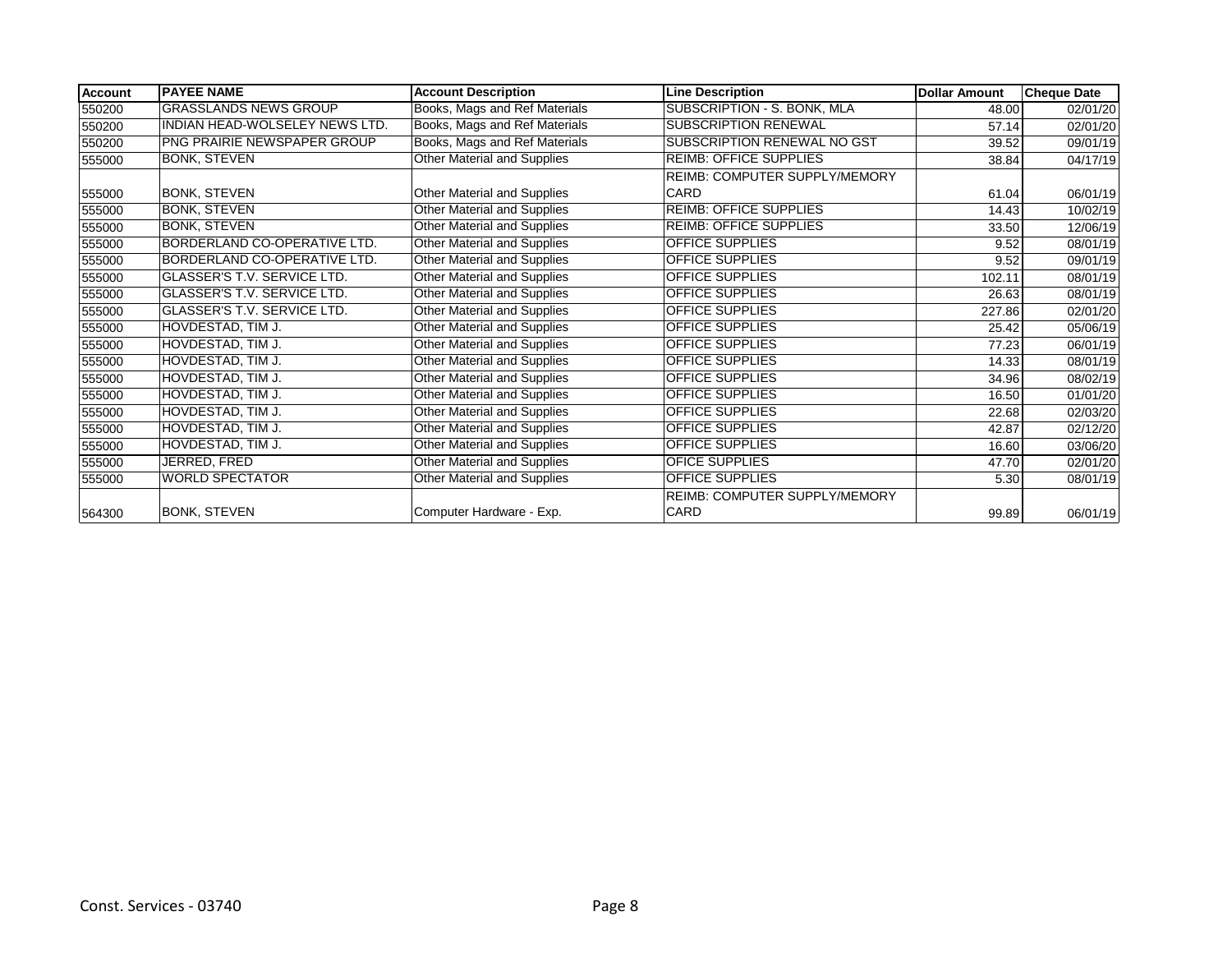

# **LEGISLATIVE ASSEMBLY OF SASKATCHEWAN MEMBERS' ACCOUNTABILITY AND DISCLOSURE REPORT For the fiscal year ending March 31, 2020**

#### **DIRECTIVE #6 - CONSTITUENCY ASSISTANT EXPENSES**

**2019-2020 TOTAL: \$63,261.60**

| <b>Account</b> | <b>Payee Name</b> | <b>Account Description</b>       | <b>Dollar Amount</b> | <b>Cheque Date</b> |  |
|----------------|-------------------|----------------------------------|----------------------|--------------------|--|
|                |                   |                                  |                      |                    |  |
| 513000         | HOVDESTAD, TIM J. | Out-of-Scope Permanent           | 0.00                 | 04/03/19           |  |
| 513000         | HOVDESTAD, TIM J. | Out-of-Scope Permanent           | 2,400.00             | 04/16/19           |  |
| 513000         | HOVDESTAD, TIM J. | Out-of-Scope Permanent           | 2,400.00             | 05/01/19           |  |
| 513000         | HOVDESTAD, TIM J. | Out-of-Scope Permanent           | 2,400.00             | 05/15/19           |  |
| 513000         | HOVDESTAD, TIM J. | Out-of-Scope Permanent           | 2,400.00             | 05/29/19           |  |
| 513000         | HOVDESTAD, TIM J. | Out-of-Scope Permanent           | 2,400.00             | 06/12/19           |  |
| 513000         | HOVDESTAD, TIM J. | Out-of-Scope Permanent           | 2,400.00             | 06/26/19           |  |
| 513000         | HOVDESTAD, TIM J. | Out-of-Scope Permanent           | 2,400.00             | 07/10/19           |  |
| 513000         | HOVDESTAD, TIM J. | Out-of-Scope Permanent           | 2,400.00             | 07/24/19           |  |
| 513000         | HOVDESTAD, TIM J. | Out-of-Scope Permanent           | 2,400.00             | 08/07/19           |  |
| 513000         | HOVDESTAD, TIM J. | Out-of-Scope Permanent           | 2,400.00             | 08/21/19           |  |
| 513000         | HOVDESTAD, TIM J. | Out-of-Scope Permanent           | 2,400.00             | 09/04/19           |  |
| 513000         | HOVDESTAD, TIM J. | Out-of-Scope Permanent           | 2,400.00             | 09/18/19           |  |
| 513000         | HOVDESTAD, TIM J. | Out-of-Scope Permanent           | 2,400.00             | 10/02/19           |  |
| 513000         | HOVDESTAD, TIM J. | Out-of-Scope Permanent           | 2,400.00             | 10/16/19           |  |
| 513000         | HOVDESTAD, TIM J. | Out-of-Scope Permanent           | 2,400.00             | 11/01/19           |  |
| 513000         | HOVDESTAD, TIM J. | Out-of-Scope Permanent           | 2,400.00             | 11/13/19           |  |
| 513000         | HOVDESTAD, TIM J. | Out-of-Scope Permanent           | 2,400.00             | 11/27/19           |  |
| 513000         | HOVDESTAD, TIM J. | Out-of-Scope Permanent           | 2,400.00             | 12/11/19           |  |
| 513000         | HOVDESTAD, TIM J. | Out-of-Scope Permanent           | 2,400.00             | 12/24/19           |  |
| 513000         | HOVDESTAD, TIM J. | Out-of-Scope Permanent           | 2,400.00             | 01/08/20           |  |
| 513000         | HOVDESTAD, TIM J. | Out-of-Scope Permanent           | 2,400.00             | 01/23/20           |  |
| 513000         | HOVDESTAD, TIM J. | Out-of-Scope Permanent           | 2,400.00             | 02/05/20           |  |
| 513000         | HOVDESTAD, TIM J. | Out-of-Scope Permanent           | 2,400.00             | 02/19/20           |  |
| 513000         | HOVDESTAD, TIM J. | Out-of-Scope Permanent           | 2,400.00             | 03/04/20           |  |
| 513000         | HOVDESTAD, TIM J. | Out-of-Scope Permanent           | 2,400.00             | 03/18/20           |  |
| 513000         | HOVDESTAD, TIM J. | Out-of-Scope Permanent           | 2,400.00             | 04/01/20           |  |
| 513000         | HOVDESTAD, TIM J. | Out-of-Scope Permanent           | 861.60               | 04/09/20           |  |
|                |                   | Change in Y/E Accrued Empl Leave |                      |                    |  |
| 519900         | None (Default)    | Entitlements                     | $-1,200.00$          | 04/24/19           |  |
|                |                   | Change in Y/E Accrued Empl Leave |                      |                    |  |
| 519900         | None (Default)    | Entitlements                     | 1,200.00             | 04/14/20           |  |